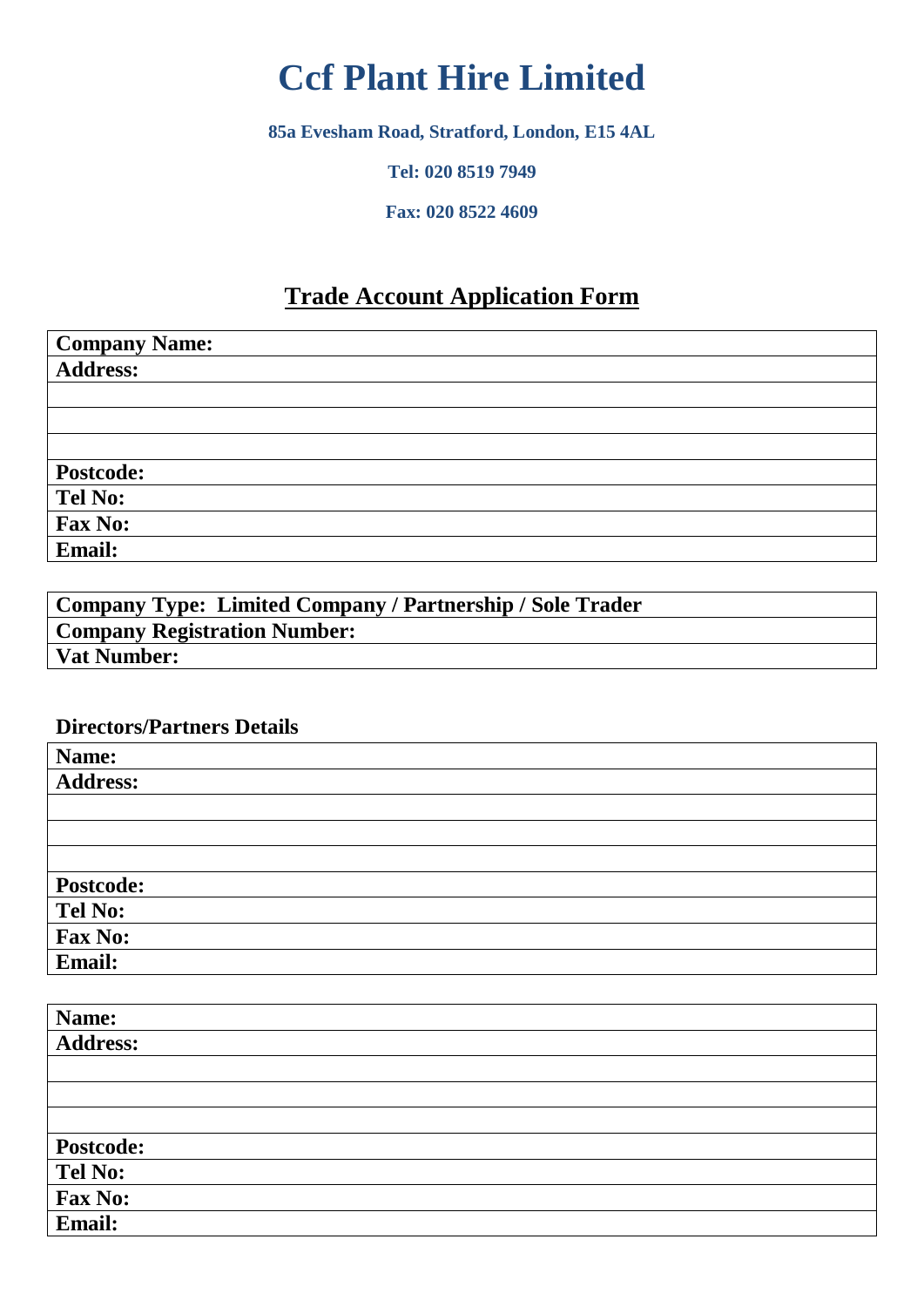**Sales Contact**

| <b>Contact Name:</b> |  |
|----------------------|--|
| <b>Tel No:</b>       |  |
| <b>Fax No:</b>       |  |
| Email:               |  |

#### **Accounts Office**

| <b>Contact Name:</b> |  |
|----------------------|--|
| <b>Address:</b>      |  |
|                      |  |
|                      |  |
|                      |  |
| <b>Postcode:</b>     |  |
| Tel No:              |  |
| Fax No:              |  |
| <b>Email:</b>        |  |

#### **Banking Information**

| <b>Bank:</b>           |
|------------------------|
| <b>Address:</b>        |
|                        |
|                        |
|                        |
| Postcode:              |
| <b>Account Name:</b>   |
| <b>Account Number:</b> |
| <b>Sort Code:</b>      |

### **Credit Limit Requested (30 days net):**

#### **Declaration**

**I/We hereby apply to open a trading account with Ccf Plant Hire Ltd and declare that the information given on this form is complete, accurate and true. If any changes arise I/We will contact Ccf Plant Hire Ltd to inform them.**

**By signing this authority, I am authorising you to make an enquiry to any banker, trader contact or professional referee in respect of the above information.**

**I/We accept the Ccf Plant Hire Terms and Conditions.** 

**Signature of Authorised Signatory**

| Name (Signature) __ |  |
|---------------------|--|
| <b>Name (Print)</b> |  |
| <b>Position</b>     |  |
| Date                |  |